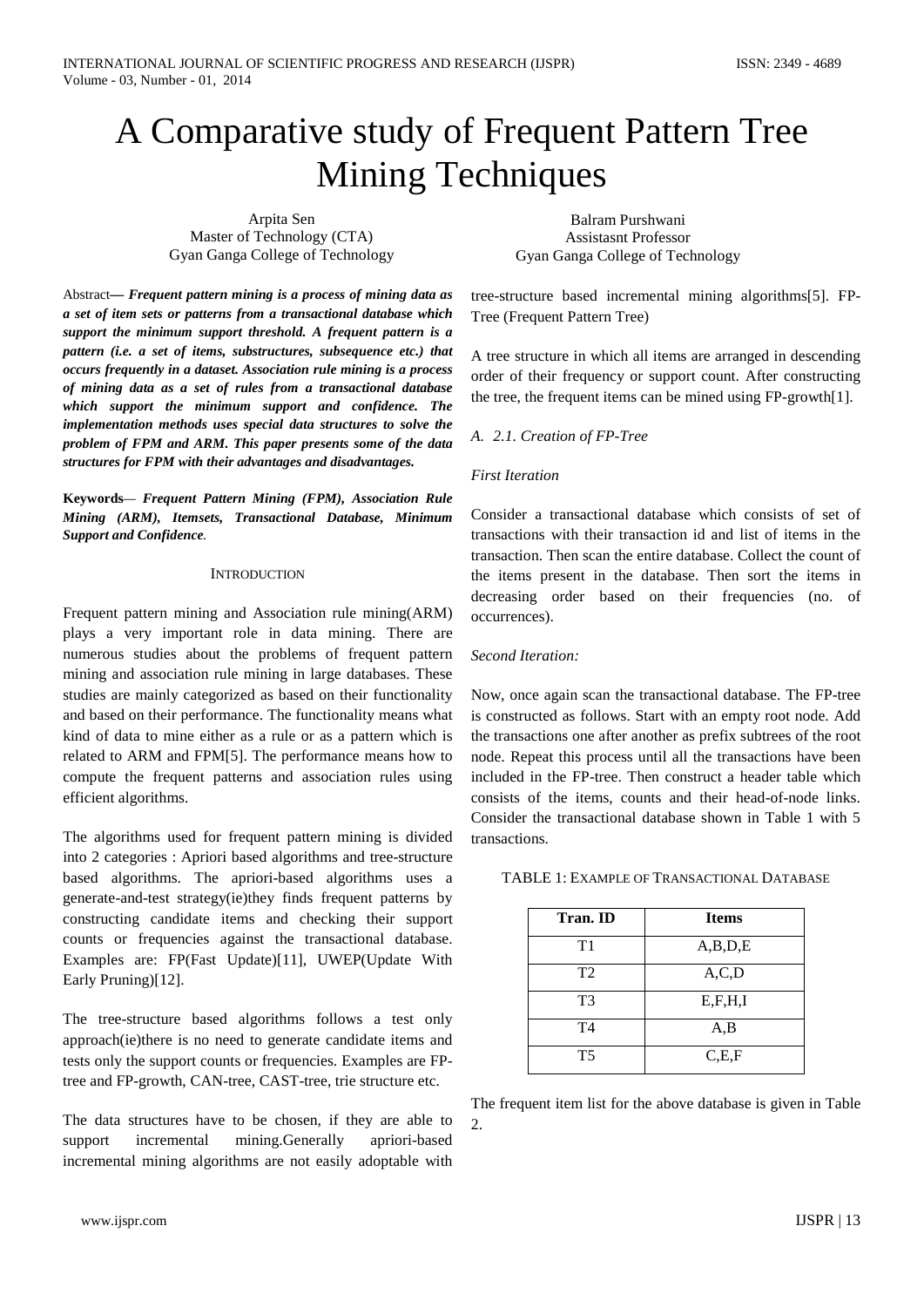TABLE 2: FREQUENT ITEM LIST FOR THE TRANSACTIONAL DATABASE IN TABLE1

| <b>Items</b>   | Count          |
|----------------|----------------|
| A              | 3              |
| B              | $\overline{2}$ |
| $\overline{C}$ | $\overline{2}$ |
| D              | $\overline{2}$ |
| E              | 3              |
| F              | $\overline{c}$ |
| H              |                |
|                |                |

The items that does not meet the minimum threshold has been eliminated. The frequent item list that support the minimum support threshold is given in Table 3.

# TABLE 3: FREQUENT ITEM LIST FOR THE TRANSACTIONAL DATABASE THAT SUPPORT MINIMUM THRESHOLD

| <b>Items</b> | Count          |
|--------------|----------------|
| А            | 3              |
| E            | 3              |
| B            | 2              |
| C            | 2              |
| D            | $\mathfrak{D}$ |
| F            | 2              |

The transactional database according to the frequent item list is given in Table 4.



Fig. 1 Steps in Creating the FP-Tree.

TABLE 4: SORTED AND ELIMINATED TRANSACTIONS OF THE DATABASE IN TABLE 1

| Tran. ID       | <b>Items</b> |
|----------------|--------------|
| T1             | A, E, B, D   |
| T <sub>2</sub> | A, C, D      |
| T3             | E.F          |
| T4             | A.B          |
| <b>T5</b>      | E.C.F        |



# *B. Finding Frequent Patterns from FP-Tree*

After the construction of FP-tree, the frequent patterns can be mined using a iterative approach FP-growth. This approach looks up the header table shown above and selects the items that supports the minimum support. It removes the infrequent items from the prefix-path of a existing node and the remaining items are considered as the frequent itemsets of the specified item.

Consider the item D.Its prefix paths are  $\{(A, E, B):1\}, \{(A, C):1\}$ . After removing the infrequent items,(A:2).So the frequent itemset for D is A.

# *C. Advantages and Disadvantages*

This method is advantageous because, it doesn't generate any candidate items. It is disadvantageous because, it suffers from the issues of spacial and temporal locality issues.

# CAN-TREE (CANONICAL TREE)

A tree structure that arranges or orders the nodes of a tree in some canonical order. It follows a tree-based incremental mining approach. Like FP-tree approach, there is no need to rescan the transactional database when it is updated. Because of following the canonical order, frequency changes(if any)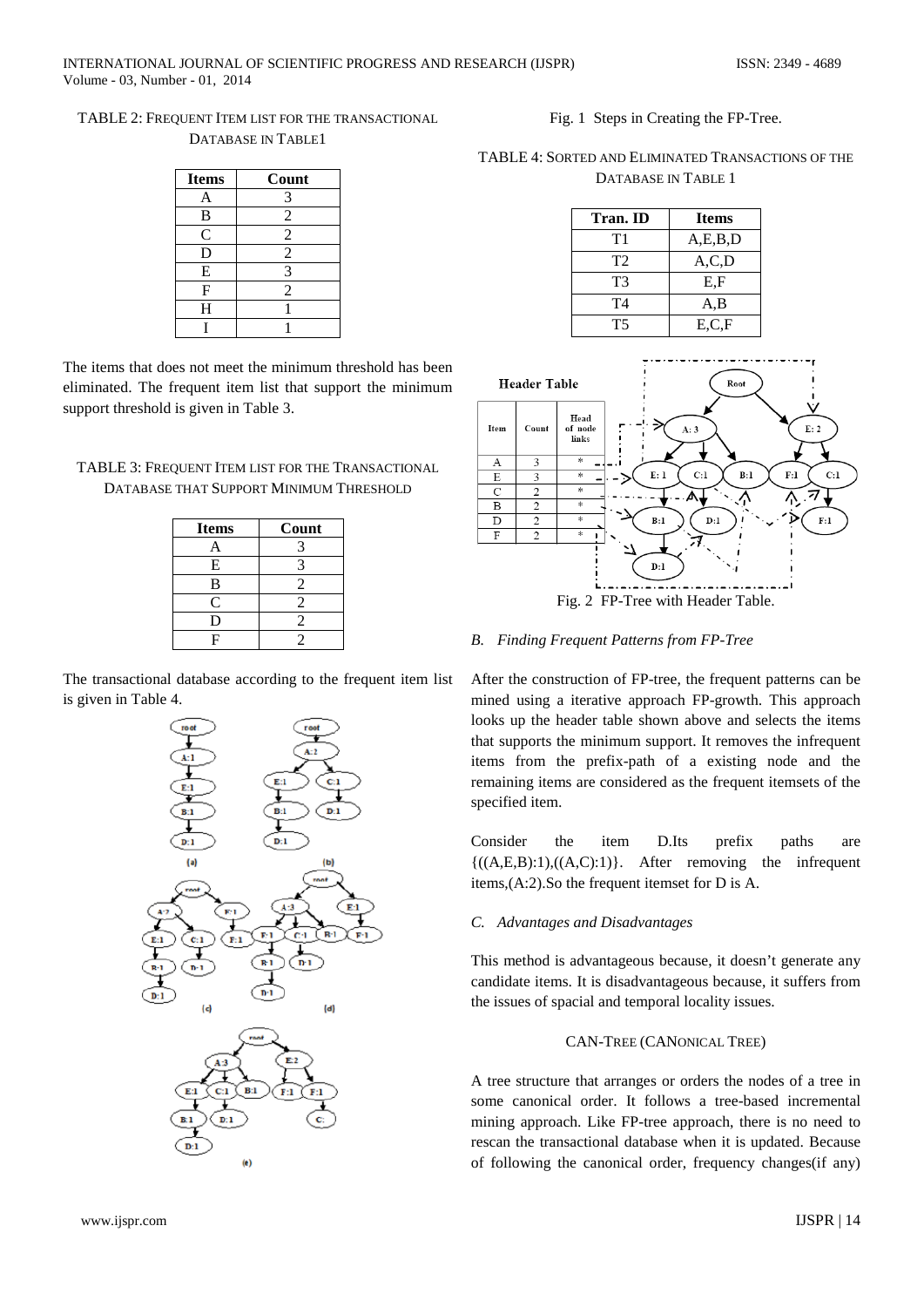due to incremental updates like insertion, deletion and modification of the transactions will not affect the ordering of the nodes in CAN tree[3]. After constructing the CAN tree, we can mine the frequent patterns from the tree.

#### *A. Creation of CAN tree*

Consider the following database,

| тн              |                         | <b>Items</b>   |                |
|-----------------|-------------------------|----------------|----------------|
|                 |                         | T1             | ${a,c,d,g}$    |
| DB              | Original database       | T <sub>2</sub> | ${b, c, d, e}$ |
|                 |                         | T <sup>3</sup> | ${b}$          |
| DB1             | 1st group of insertions | <b>T5</b>      | ${a,e,f}$      |
| DB <sub>2</sub> | 2nd group of insertions | T6             | ${b,c}$        |
|                 |                         | T7             | {a}            |



Fig. 3 Initial CAN-tree. Fig. 4 CAN-tree after 1st group of insertions.



Fig. 5 CAN-tree after 2nd group of insertions.

#### *B. Finding Frequent Patterns from CAN-Tree*

After constructing the CAN-tree, we have to mine the frequent patterns by traversing the tree in a upward direction. This can be done similar to FP-growth by constructing a header table and finding only the frequent items.

#### *C. Advantages and Disadvantages*

www.ijspr.com IJSPR | 15

This method is advantageous because it supports incremental updates without any major changes in the tree.

#### COFI-TREE

COFI is much faster than FP-Growth and requires significantly less memory[9]. The idea of COFI is to build projections from the FP-tree each corresponding to subtransactions of items co-occurring with a given frequent item. These trees are built and efficiently mined one at a time making the footprint in memory significantly small.

The COFI algorithm generates candidates using a top-down approach, where its performance shows to be severely affected while mining databases that has potentially long candidate patterns that turns to be not frequent, as COFI needs to generate candidate sub-patterns for all its candidates patterns and also build upon the COFI approach to find the set of frequent patterns but after avoiding generating useless candidates.

#### *A. Creation of COFI-Tree*

The basic idea of our new algorithm is simple and is and is based on the notion of maximal frequent patterns. A frequent item set X is said to be maximal if there is no frequent item set X' such that  $X \in X'$ .

Frequent maximal patterns are a relatively small subset of all frequent item sets. In other words, each maximal frequent item set is a superset of some frequent item sets[7]. Let us assume that we have an Oracle that knows all the maximal frequent item sets in a transactional database. Deriving all frequent item sets becomes trivial[6]. All there is to do is counting them, and there is no need to generate candidates that are doomed infrequent. The oracle obviously does not exist, but we propose a pseudo-oracle that discovers this maximal pattern using the COFI-trees[4] and we derive all item sets from them. Consider the following database,

TABLE 6 EXAMPLE OF TRANSACTIONAL DATABASE

| D | E |              |              |              |              |
|---|---|--------------|--------------|--------------|--------------|
| A | B | D            | F            | E            | H            |
| A | G | D            | Ε            | $\mathsf{C}$ | B            |
| A | G | D            | F            | E            | $\mathsf{C}$ |
| A | G | E            | B            | F            |              |
| A | D | H            | Ε            | F            | $\mathsf{C}$ |
| A | G | D            | B            | L            |              |
| A | B | $\mathsf{C}$ | F            |              |              |
| A | D | B            | $\mathsf{C}$ | G            |              |
| A | F | B            | $\mathsf{C}$ | E            |              |
| A | B | $\mathsf{C}$ | Н            |              |              |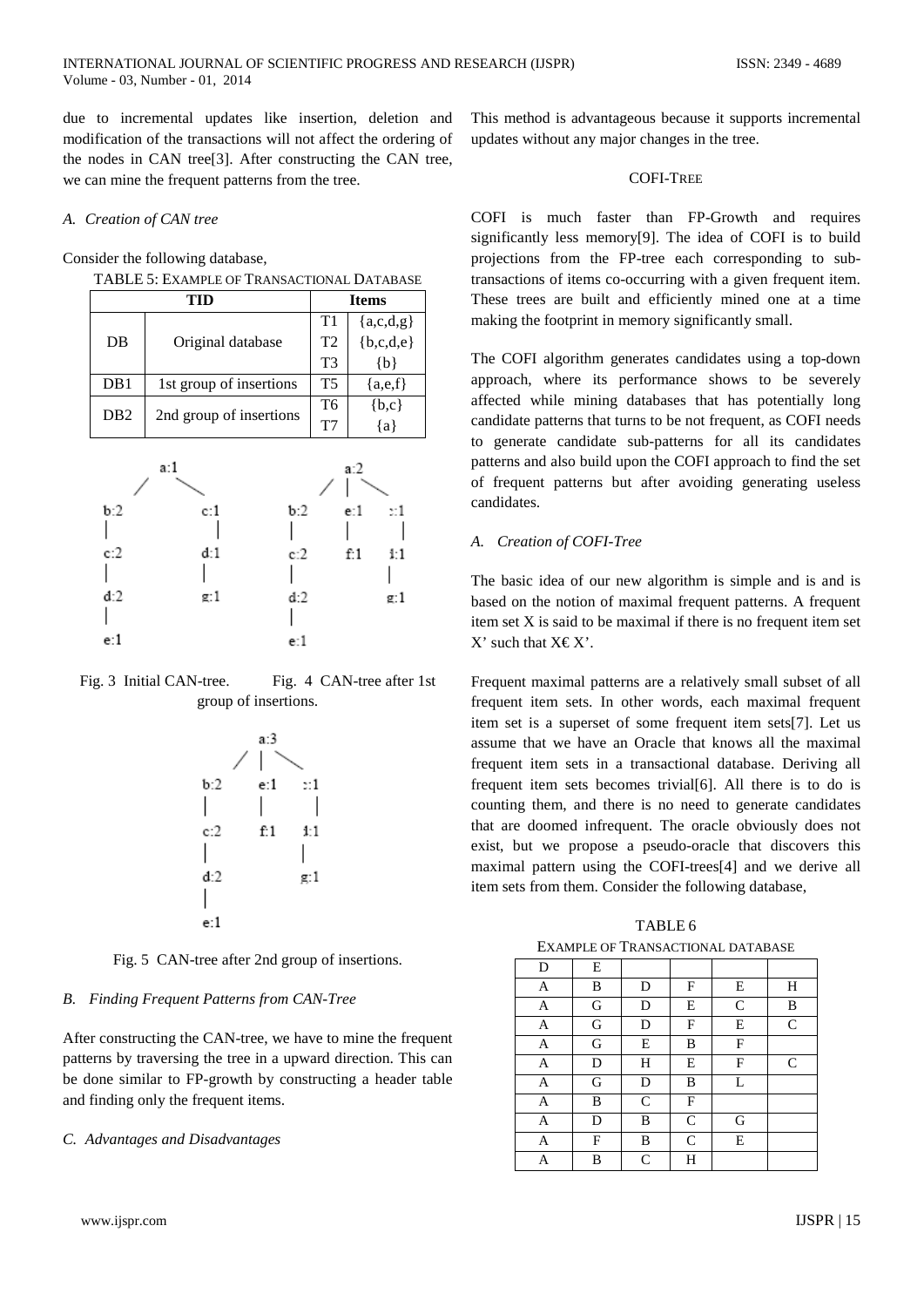

Fig. 6 Creation of COFI Tree.

#### *B. Finding Frequent Patterns from COFI-Tree*

After constructing the COFI tree, the frequent patterns in the tree can be found by identifying the frequent path bases. Then find the local maximal patterns of different sizes. Then frequent patterns can be found from the identified local maximal patterns.

#### *C. Advantages and Disadvantages*

This method is advantageous because the size of the generated candidate item list is minimized. It is disadvantageous because maximum effort is required for minimization.

# CATS-TREE (COMPRESSED AND ARRANGED TRANSACTION SEQUENCES TREE)

This tree extends the idea of FPTree to improve storage compression and allow frequent pattern mining without generation of candidate itemsets. CATS algorithms enable frequent pattern mining with different supports without rebuilding the tree structure.The algorithms allow mining with a single pass over the database as well as efficient insertion or deletion of transactions at any time[2,3].

CATS Tree and CATS Tree algorithms. Once CATS Tree is built, it can be used for multiple frequent pattern mining with different supports. CATS Tree and CATS Tree algorithms allow single pass frequent pattern mining and transaction stream mining. In addition, transactions can be added to or removed from the tree at any time[10].

## *Creation of CATS Tree*

Consider the transactional database,

TABLE 7: EXAMPLE OF TRANSACTIONAL DATABASE

|                 |                                     | TID | <b>TTEMS</b> |
|-----------------|-------------------------------------|-----|--------------|
|                 |                                     |     | ${a,c,d,g}$  |
| DB              | Original database                   | T2  | ${b,c,d,e}$  |
|                 |                                     | T3  |              |
| DB1             | " group of insertions               |     |              |
| DB <sub>2</sub> | 2 <sup>nd</sup> group of insertions | T6  | (b.c         |
|                 |                                     |     |              |







 $(a)$ 



 $\left( c \right)$ 



Fig. 8 CATS tree after 1st group of insertions.